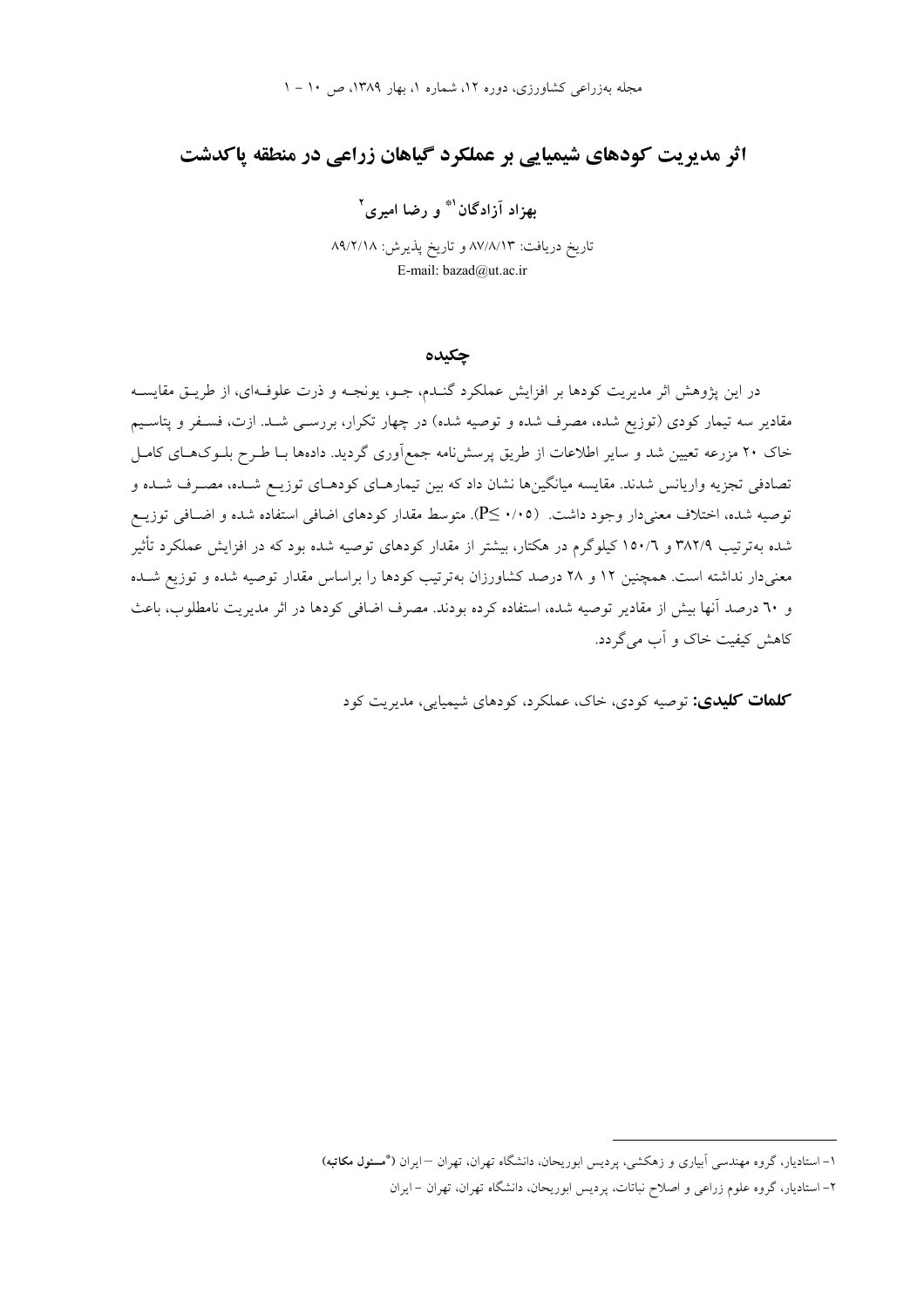سالانه و اضافی فسفر در خاک، اولا احتمال افزایش غلظت کادمیم و الودگی خاک را سبب میگردد (٦). ثانیا اثرات متقابل فسفر، تاثیر نامطلوب در جذب و قابلیت استفاده مناصری نظیر Fe ،Zn و Cu دارد که باعث کمبود آنها در خاک و کاهش رشد گیاه میشود (٤، ۹ و ١٦). ثالثا این نوع كودها غالبا وارداتى بوده و مصرف زياد انها، موجب خروج ارز از کشور خواهد شد (۲ و ۱۰). نتایج آزمایش ۲۵ نمونه خاک، در تهران، کرج و قزوین نشان داد که در ۱۷ نمونه غلظت فسفر قابل جذب بیش از ۱۸ و در یک نمونه ۷۸ میلی گرم در کیلوگرم است (۹). در استان فارس، مقدار فسفر در ۵۰ درصد خاکهای تحت کشت گندم، بیش از ۲۰ میلیگرم در کیلوگرم است، تجمع فسفر در خاک، به علت مصرف زیاد کودهای فسفاته میباشد که بیش از نیاز گیاه بوده و باعث ایجاد مسمومیت فسفری در گیاه میشود (٤).

كشت مداوم گندم، عدم رعايت تناوب زراعي، مصرف نکردن کودهای پتاسیمی، باعث تخلیه پتاسیم موجود خاک و بروز کمبود پتاسیم در گیاه میگردد. مصرف زیاد کودهای پتاسیم، باعث تثبیت در رس۵ا، تبدیل ان به شکل غیرقابل تبادل و شستشو از خاک شده، همچنین با جذب بیش از نیاز ان در گیاه، در افزایش عملکرد تاثیری ندارد، درنتیجه هزینههای تولید محصول، افزایش مییابد (۱۳). گیاه به مصرف زیاد پتاسیم پاسخ مثبت نداده و حتی باعث کاهش کیفیت محصول نیز میشود (۱۰). نتایج در یک ازمایش گلخانهای که تاثیر پتاسیم بر رشد رویشی و زایشی گندم بررسی شده، نشان داد که مصرف زیاد پتاسیم در خاکها، تاثیر معنیداری بر وزن ماده خشک نداشته، گرچه غلظت و جذب کل پتاسیم در گیاه افزایش یافته است (۸). هدف از این پژوهش، تعیین مقدار کودهای اضافی استفاده شده و اثر مدیریت کودها بر عملکرد گندم، جو، یونجه و ذرت علوفهای بوده تا بتوان مصرف بهينه انها را تعيين و توصيه نمود.

#### مقدمه

حفظ حاصل خیزی خاک، از طریق تأمین مقدار کافی عناصر غذایی قابل تبادل و ایجاد تعادل شیمیایی بین انها، با مصرف بهینه کودها، میسر میباشد (۱۰). استفاده از کودهای الی به علت کم بودن درصد عناصر غذایی موجود انها، علیرغم تاثیر مثبتی که در بهبود خصوصیات خاک دارند. كاهش يافته است (١١). افزايش وسعت زمينهاي زراعي و نیاز زیاد ارقام پرمحصول به مواد غذایی، باعث افزایش مصرف کودهای شیمیایی شده است (۱۲). برای افزایش عملکرد محصولات کشاورزی، بایستی نوع کود و مقدار ان. زمان و روش پخش کود براساس خصوصیات خاک، نوع گیاه، شرایط اقلیمی و اهداف کشاورزی پایدار منطبق گردد تا از اثرات منفی مصرف اضافی کودها، جلوگیری شود (١٦). مصرف زیاد کودهای ازت در هر سال به علت پویایی ازت در خاک و گیاه، اولاً با افزایش هدر رفتن ان به شکلهای تصعيد،

ابشویی، تجمع در خاک و گیاه، باعث کاهش بازده ان میشود، همچنین پرداخت هزینه برای مصرف کود اضافی، هزینه تولید محصول را افزایش میدهد (۱۵). ثانیآ موجب الودگی زیست محیطی بهویژه الودگی ابهای زیرزمینی در درازمدت م<sub>ی</sub>شود. ثالثاً زیادی نیترات در گیاه نه تنها عملکرد را بیش از حد مطلوب افزایش نمیدهد بلکه با ایجاد اختلالاتی در رشد و نمو گیاه، باعث افت کیفیت محصول میشود (۲). کارایی مصرف کود ازت به میزان دفعات مصرف (تقسیط)، نوع، زمان و روش مصرف کود، نوع گیاه و خصوصیات خاک، بستگی دارد (٥). تجمع نیترات در سبزیجات جنوب تهران، در اثر استفاده زیاد از کود ازت و ابیاری با فاضلابها گزارش شده است (۳).

باتوجه به اهکی بودن اکثر خاکهای ایران و تحرک بسیار کم فسفر، مصرف اضافی کودهای فسفاته، به دلیل وجود کربنات کلسیم فراوان، باعث افزایش فسفر کل خاک و کاهش مقدار فسفر قابل جذب، به علت تبدیل فسفر به اشکال غیرقابل تبادل، نامحلول و تثبیت شده میگردد. تداوم مصرف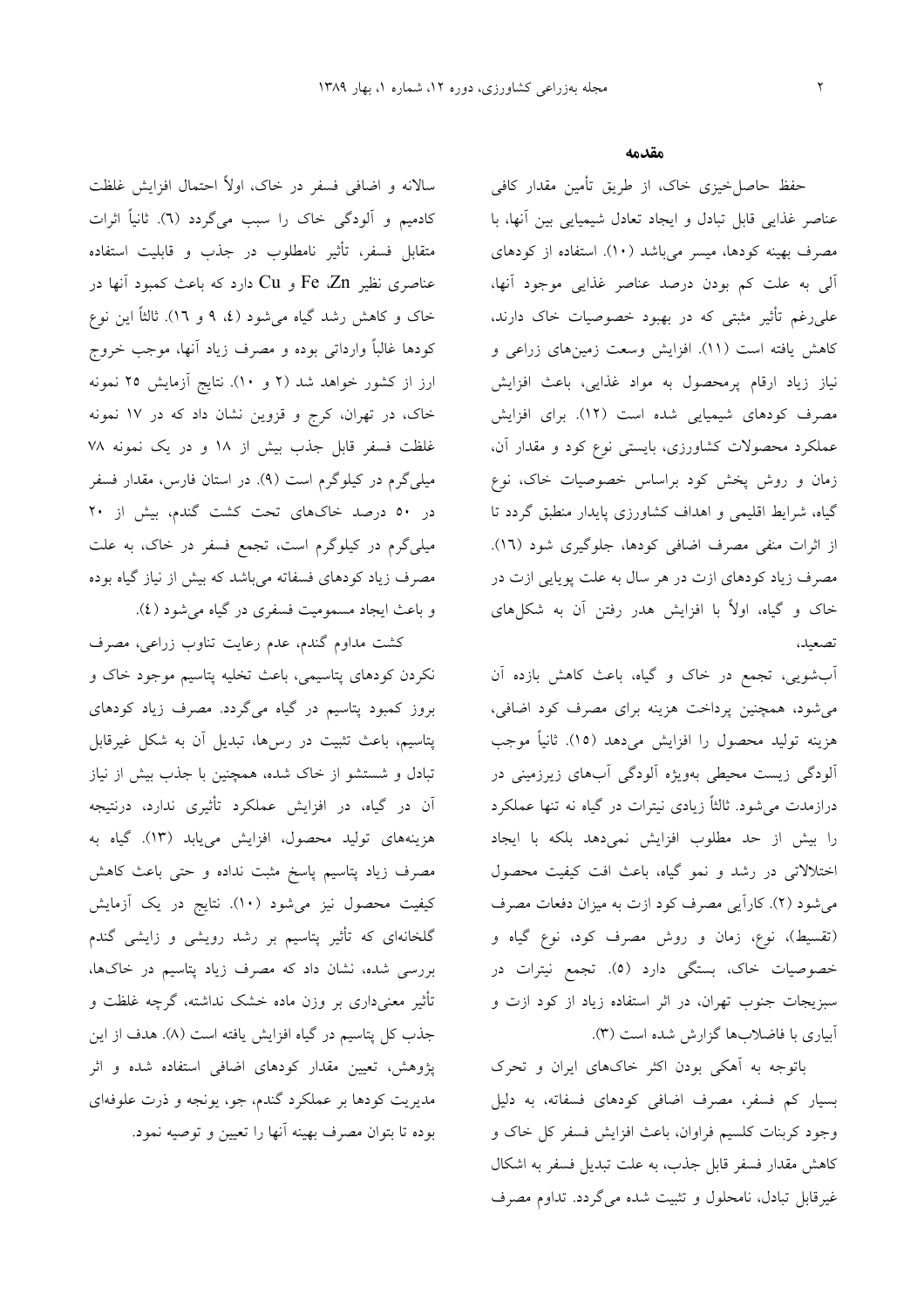#### **\$% %**

این پژوهش در منطقه پاکدشت، واقــع در جنــوب شـــرق تهران، در سالهای زراعـی ۸٦–۱۳۸۵ انجـام شــد. تعــداد ۸۰ نمونه خاک به طور تصادفی از مـزارع زیرکشـت گنــدم، جــو، یونجه و ذرت علوفهای (برای هر گیاه تعداد ۲۰ مزرعه) گرفته شد. خصوصیات فیزیکــی و شــیمیایی خــاکـهــا بــه روشــهای معمول ازمایشگاهی تعیین شد. باتوجه به مقدار مــواد غــذایی موجود خاک، نیاز غذایی هر گیــاه و مقــدار تولیــد ان، مقــدار کودهای لازم تعیین و توصیه شد. برای هر مزرعــه، اطلاعــات مختلف نظیر نوع گیاه، سطح زیرکشت، مقــدار مصــرف کــود الی، نوع و مقدار کودهای شیمیایی استفاده شده توسط زارع و عملکرد هر محصول از طریق پرسشiامه جمع|وری شد. نــوع و مقدار کودهای توزیع شــده، از جهــاد کشــاورزی شهرســتان پاکدشت دریافت شد. کودهای توزیـع شــده شــامل اوره (٤٦ درصد ازت)، سوپرفسفات تریپل (٤٦ درصد پنتا اکسید فسفر) و سولفات پتاسيم (٥٠ درصد اکسيد پتاسيم) بــود. باتوجـــه بــه درصد عنصر غذایی در ترکیب شـیمیایی کودهـا، مقـادیر بــه کیلوگرم در هکتار تبدیل شـد. طـرح بــا ســه تیمــار کودهــای (توصیه شده، توزیع شده و مصرف شده) در چهار تکرار برای هر گیاه، اجرا شد. با استفاده از نرم|فزار SAS آزمـون نرمـال بودن دادهها بررسی گردید و تجزیه واریـانس بـر پایــه طــرح بلوک کامل تصادفی انجام شد. مقایســه میــانگین۵هــا بــا روش ازمون چند دامنهای دانکــن و در ســطح احتمــال پــنج درصــد

تیمار کودی اوره **(0' - #&)** سوپر فسفات **(0' - #&)** سولفات پتاسیم **(0' - #&)** عملکر د **(0' - #&) 1/69 / 8 9 <sup>c</sup> 0/79 178/7 ± <sup>c</sup> 0 85/3 ± <sup>c</sup> 5350 50/0 ± <sup>b</sup> ±256/2 6/86 / 8 B+ <sup>b</sup> 0/41 213/7 ± <sup>b</sup> 3/17 126/8 ± <sup>b</sup> 214/6 117/3 ± ab 5390 ± 6/85 / 8 DE <sup>a</sup> 5/06 405/4 ± <sup>a</sup> 3/72 203/4 ± <sup>a</sup> 286/9 119/5 ± <sup>a</sup> 5460 ±**

جدول ۱ – مقایسه میانگین تیمارهای کود و عملکرد گندم

\* – در هر ستون. میانگینهای دارای حروف یکسان فاقد تفاوت معنیدار میباشند (آزمون چند دامنهای دانکن. ۰/۰۵ ≥ P).

انجام شد. با تعیین درصد عملکرد نسب<sub>ی</sub> (بیشترین عملکرد در تیمار کود مصرف شده/متوسط عملکرد در تیمار کودی) تــاثیر مقادیر کودهای اضافی مصرف شده و توزیع شده، در مقایســه با مقدار کود توصیه شده، بر افزایش عملکرد مشخص گردید. ســپس كــارايي مصـــرف كــود (مقــدار كــل كــود مصـــرف شده/عملکرد کود توصیه شده – عملکرد کود مصـرف شـده) محاسبه شد. براساس محاسبه مقدار کودهای اضـافی اسـتفاده شده و کارایی مصـرف کــود، فقــط اثــر مــدیریت کودهــا بــر عملکرد گیاه، بررسی و پس از نتیجـهگیــری، پیشــنهادات لازم جهت كاهش مصرف كودها ارائه شد.

## **&' % ( )\***

نتايج تجزيه خصوصيات فيزيكي و شيميايي نمونـههـاي خاک (عمق صفر تا ۳۵ سانتی¤ش) نشان داد کـه بافـت خــاک لومي تا لومي-رسي، اسيديته ٧/١٥ تا ٧/٩٠، هدايت الكتريكي عصاره اشباع ١/٤٤ تا ٣/٤٩ دس<sub>ما</sub>زيمنس بر متر، ازت ٠/٠٥ تــا ۰/۱۵، کـربن الـی ۰/۱۷ تــا ۱۵۶ و اهــک ۱٤/۷۵ تــا ۲۲/۳۷ درصد، فسفر ٦/١٨ تا ٢٤/٠٤ میلیگرم در کیلــوگرم و پتاســیم ۱٦٤ تا ٤٦٠ ميليگرم در کيلوگرم است. لذا وضعيت خــاک از نظر حاصلخیزی و عناصـر غــذایی ازت، فســفر و پتاســیم در حد متوسط بوده و عوامل محدودکننده رشد گیــاه در حــداقل میباشد (۱). مقایســه میــانگین تیمارهــای کــودی و عملکــرد گندم، در جدول (۱) ارائه شده است.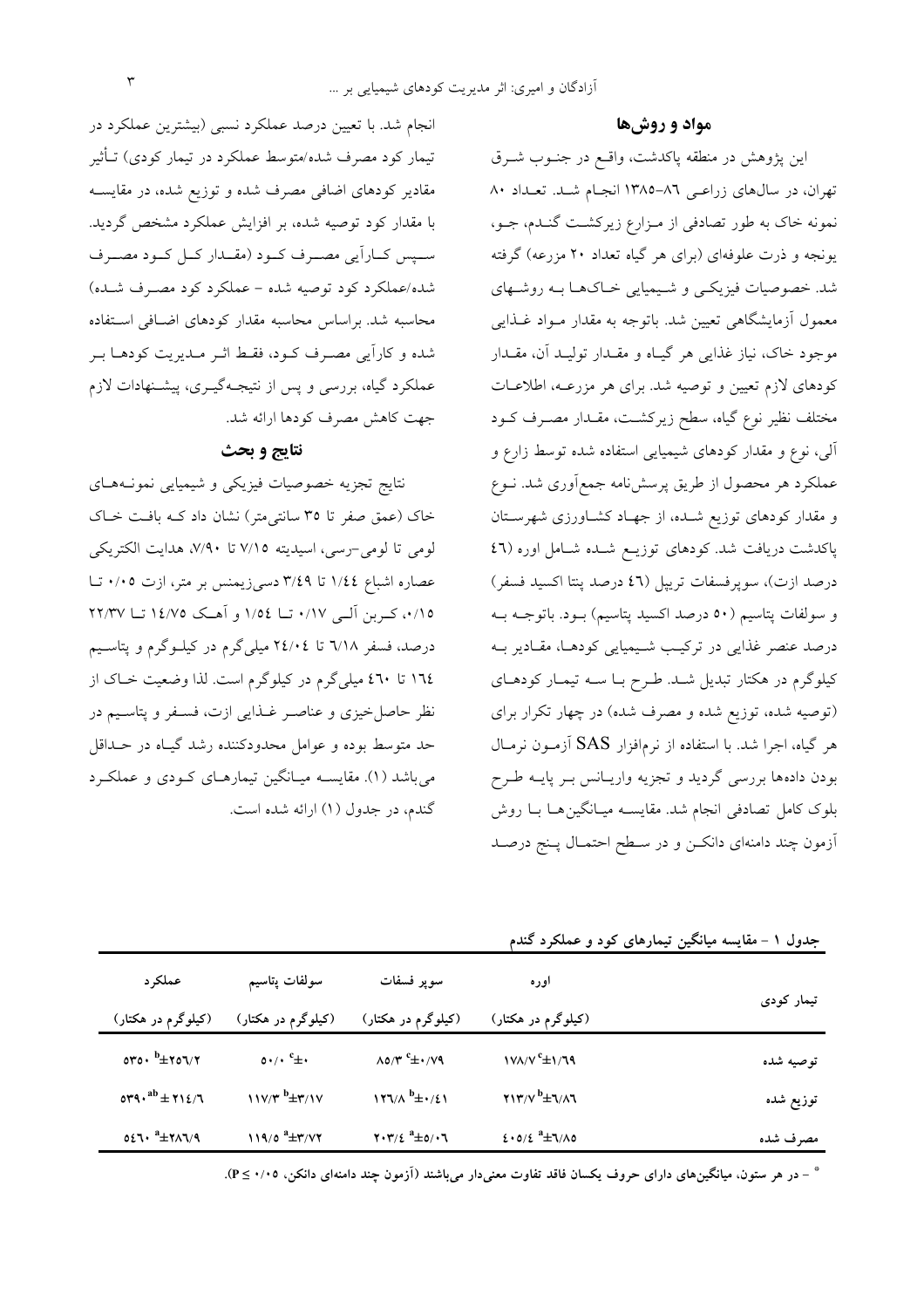بهترتیب ۳۵، ۶۱/۷٪ ۳/۳ و درمجموع ۱٤٤ کیلوگرم در هکتار بــوده کــه ٤٠ کيلــوگرم در هکتــار افــزايش عملکــرد (تفــاوت عملکرد تیمارهای کود توزیع شــده و توصــیه شــده) را نشــان داد. باتوجه به عملکرد نسبی ۹۸/۳ درصد محصول، استفاده از کودهای اضافی فوق در متوسط عملکرد ۲/۷۸ درصد افــزایش داشته است (جــدول ۱). مقایســه میــانگین تیمارهــای کــود و عملکرد جو در جدول (۲) ارائه شده است. مقادیر کودهــای اوره، سوپرفســفات و ســولفات پتاســیم اضافی استفاده شده، در مقایسه با مقدار توصیه شده بهترتیب ۲۲٦/۷، ۱۱۸/۱ و ۳۹/۵ و درمجموع ٤١٤/٣ کیلوگرم در هکتار بوده که باعث ۱۱۰ کیلوگرم در هکتار افزایش عملکـرد گنــدم (تفاوت عملکرد تیمارهای کود مصرف شده و توصـیه شــده) گردید. مقادیر کودهای اوره، سوپرفسفات و ســولفات پتاســیم اضــافـی توزیـــع شـــده در مقایســــه بـــا مقـــدار توصـــیه شـــده

جدول ۲ – مقایسه میانگین تیمارهای کود و عملکرد جو

| عملکر د                                            | سولفات پتاسیم                                                  | سوپرفسفات                                                                                        | اور ہ                                                               | تیمار کودی |
|----------------------------------------------------|----------------------------------------------------------------|--------------------------------------------------------------------------------------------------|---------------------------------------------------------------------|------------|
| (کیلوگرم در هکتار)                                 | (کیلوگرم در هکتار)                                             | (کیلوگرم در هکتار)                                                                               | (کیلوگرم در هکتار)                                                  |            |
| $27 \cdot \cdot \frac{b_{\pm}}{2} 111/0$           | $\gamma_0/\cdot \frac{b}{\pm}$ .                               | $V \cdot / \xi$ <sup>c</sup> $\pm$ $\cdot$ / $V \cdot$                                           | 101/۳ $^c$ ± $\cdot$ /79                                            | توصيه شده  |
| $27\lambda 0$ $4\pm 77\lambda/\tau$                | $\Lambda$ $\Lambda^*$ <sup>a</sup> $\pm$ $\Lambda$ $\Lambda^*$ | $\mathcal{N} \cdot \mathcal{N} \cdot \mathcal{P}^{\mathbf{b}} \pm \mathcal{N} \cdot \mathcal{P}$ | $199/7^{b}$ = 0/01                                                  | توزيع شده  |
| $\S$ $\uparrow$ 10 $a_{\pm}$ $\uparrow$ 12/ $\vee$ | $\Lambda$ $\Lambda^*$ <sup>a</sup> $\pm$ $\Lambda$ $\Lambda^*$ | $\sqrt{27/3}$ $^a$ $\pm$ $\sqrt{22}$                                                             | $\mathbf{r} \cdot \cdot / \cdot \mathbf{a}_{\pm} \vee / \mathbf{r}$ | مصرف شده   |

در هر ستون، میانگین&ای دارای حروف یکسان فاقد تفاوت معنیدار میباشند (آزمون چند دامنهای دانکن، ۰/۰۹≥P).

مقادیر کودهــای اوره، سوپرفســفات و ســولفات پتاســیم اضافی استفاده شده درمقایسه با مقدار توصیه شــده بــهترتیــب ۱٤٨/۷، ۵٦/۳ ۵٦/۳ و درمجمـوع ۲۸۷/۷ کیلـوگرم در هکتـار بوده که باعث ۱۱۵ کیلوگرم در هکتار افــزایش عملکــرد جــو (تفاوت عملکرد تیمارهای کود مصرف شده و توصـیه شــده) گردید. مقادیر کودهای اوره، سوپرفسفات و ســولفات پتاســیم اضافی توزیع شده درمقایسه با مقدار توصیه شده بهترتیب ٤٨،

۳۵/٦، ٥٦/٤ و درمجموع ١٤٠ کیلوگرم در هکتار بوده کــه ٨٥ کیلوگرم در هکتار افزایش عملکرد (تفاوت عملکرد تیمارهای كـود توزيـع شــده و توصــيه شــده) را نشــان داد. باتوجــه بــه عملکرد نسـبي ۹۸/۳ درصـد محصـول، اسـتفاده از کودهـاي اضافی فوق ٥/١٦ درصد در متوسط عملکــرد افــزايش داشــته است (جــدول ۲). نتــايج مقايســه ميــانگين تيمارهــاى كــود و عملکرد یونجه در جدول (۳) ارائه شده است.

جدول ۳ – مقایسه میانگین تیمارهای کود و عملکرد یونجه

| عملکر د                                                          | سولفات پتاسيم                              | سوپرفسفات                        | اوره                                  | تیمار کودی |
|------------------------------------------------------------------|--------------------------------------------|----------------------------------|---------------------------------------|------------|
| (کیلوگرم در هکتار)                                               | (کیلوگرم در هکتار)                         | (کیلوگرم در هکتار)               | (کیلوگرم در هکتار)                    |            |
| $\cos \cdot \frac{a_{\pm} + a_{\lambda}}{a_{\pm} + a_{\lambda}}$ | $\cdots$ <sup>b</sup> $\pm$                | $17.7$ <sup>c</sup> $\pm 2.22$   | $192/\Lambda$ <sup>c</sup> $\pm 1/79$ | توصيه شده  |
| $17$ <sup>a</sup> $\pm$ ۳٦٨/1                                    | $\cdots$ <sup>b</sup> $\pm$                | ۱۹۹/۹ <sup>b</sup> ±۱/٦٥         | $YZE/\Lambda$ <sup>b</sup> $\pm$ 7/01 | توزيع شده  |
| $171 \cdots \stackrel{a}{\pm} 270/2$                             | $\lambda \circ \cdot \overset{a}{+} \cdot$ | $\tau\tau$ 0/0 $a$ $\pm\tau$ /0V | $r47/7$ <sup>a</sup> $\pm 7/00$       | مصرف شده   |

در هر ستون، میانگین&ای دارای حروف یکسان فاقد تفاوت معنیدار میباشند (آزمون چند دامنهای دانکن، ۰/۰۹≥P).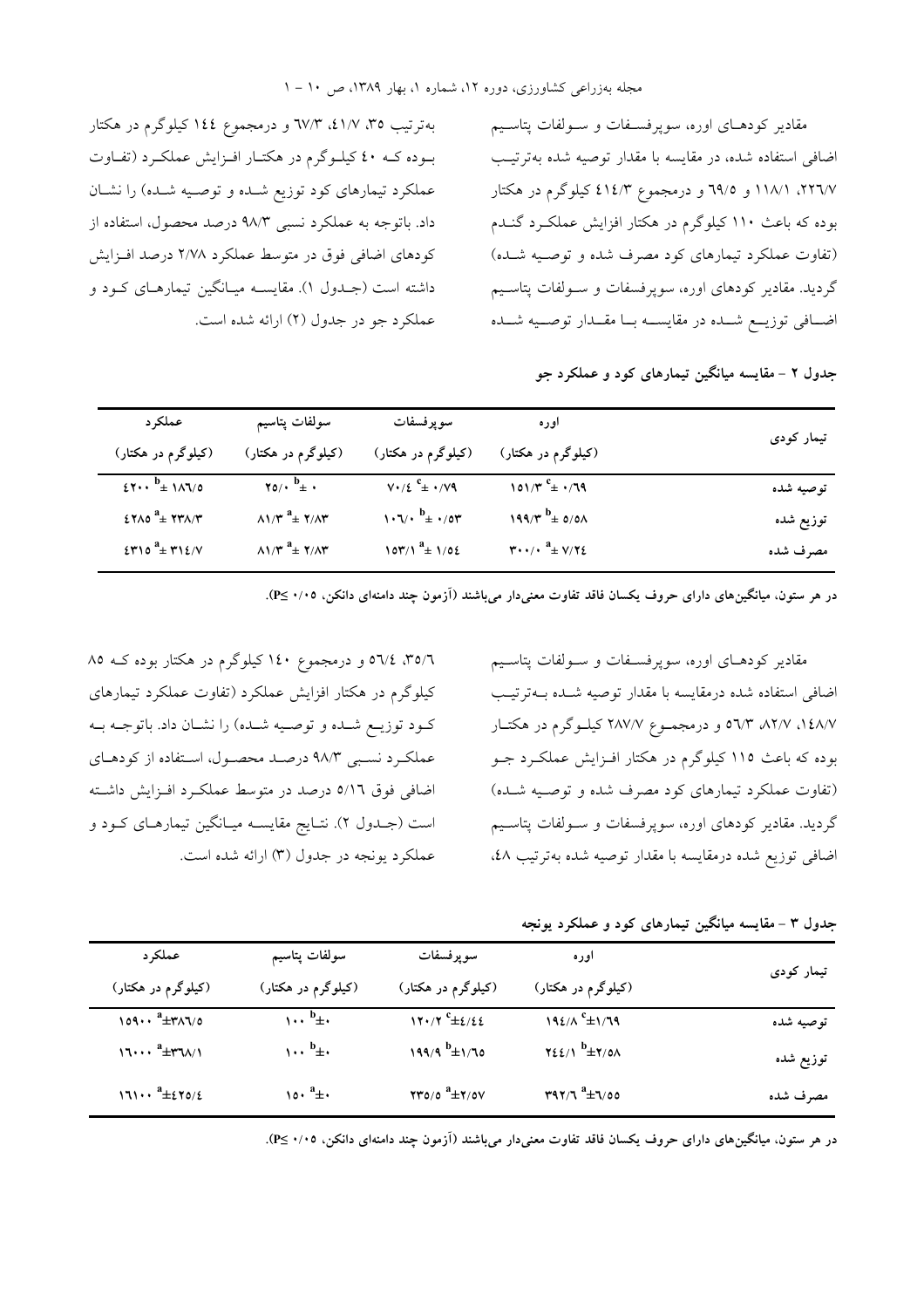در هکتار بوده که ۱۰۰ کیلوگرم در هکتـار افـزایش عملکـرد علوفه تر (تفاوت عملکرد تیمارهای کود توزیع شده و توصیه شده) را نشان داد. باتوجه بـه عملكـرد نسـبي ۹۹/۰۵ درصـد محصول، استفاده از كودهاي اضافي فوق ٢/٨١ درصد در متوسط عملكرد افـزايش داشـته اسـت (جـدول ٣). مقايسـه میانگین تیمارهای کود و عملکرد ذرت علوفهای در جـدول ٤ ارائه شده است.

متوسط مقادیر کودهای اوره، سوپرفسفات و سولفات پتاسیم اضافی استفاده شده درمقایسه با مقدار توصیه شـده بـهترتیـب ۱۹۷/۸، ۱۱۵/۳ و ۵۰ و درمجموع ۳۹۳/۱ کیلوگرم در هکتار بوده که باعث ۲۰۰ کیلوگرم در هکتـار افـزایش عملکـرد در علوفه تر یونجه (تفاوت عملکرد تیمارهای کود مصرف شـده و توصیه شده) گردید. مقـادیر کودهـای اوره، سوپرفسـفات و سولفات پتاسیم اضافی توزیع شده درمقایسه با مقـدار توصـیه شده بهترتیب ۵۹/۳، ۷۹/۷ و صفر و درمجموع ۱۲۹ کیلــوگرم

| جدول ٤ – مقایسه میانگین کودها و عملکرد در ذرت علوفهای |                                                                          |                                |                                                                                       |                                             |
|-------------------------------------------------------|--------------------------------------------------------------------------|--------------------------------|---------------------------------------------------------------------------------------|---------------------------------------------|
|                                                       | اوره                                                                     | سوپر فسفات                     | سولفات پتاسيم                                                                         | عملکر د                                     |
| تیمار کودی                                            | (کیلوگرم در هکتار)                                                       | (کیلوگرم در هکتار)             | (کیلوگرم در هکتار)                                                                    | (کیلوگرم در هکتار)                          |
| توصيه شده                                             | $\mathbf{Y} \cdot \mathbf{U} / \mathbf{r}^c \pm \mathbf{V} / \mathbf{U}$ | $9.7^{\circ}$ $\pm 1/7$ $\vee$ | $\cdots$ , $c_{\pm}$                                                                  | $29r \cdots$ <sup>c</sup> $\pm 29r/2$       |
| توزيع شده                                             | $\mathsf{YVV}/\Lambda^b \pm \cdot / \mathsf{OV}$                         | $12.7^{b} \pm .090$            | $17V/9$ $^{b}$ $\pm 7/70$                                                             | $29070$ $b \pm 017/A$                       |
| مصرف شده                                              | $220/V$ <sup>a</sup> $\pm$ ۳/۸۸                                          | $19.7^a \pm 1/04^b$            | $\mathbf{Y}\mathbf{Y}\mathbf{Y}/\mathbf{Y}$ <sup>a</sup> $\pm\mathbf{Y}/\mathbf{Y}$ o | $29\lambda 0 \cdot \frac{a_{\pm}}{b_{\pm}}$ |
|                                                       |                                                                          |                                |                                                                                       |                                             |

در هر ستون، میانگینهای دارای حروف یکسان فاقد تفاوت معنیدار میباشند (آزمون چند دامنهای دانکن، ۰/۰۰≤P).

تیمارهای کود توزیع شده و توصیه شده) را نشان داد. باتوجـه به عملکرد نسبی ۹۹/۰۵ درصد محصول، استفاده از کودهـای اضافی فوق ۱/۷ درصـد در متوسـط عملکـرد افـزايش داشـته است (جدول ٤). دادهها در سطح احتمال پنج درصد معنـيدار بودند، یعنی زارع بیش از مقادیر توصیه شـده و توزیـع شـده، کود استفاده کرده است. مقادیر کودهای اضافی مصـرف شـده، افزایش عملکرد آن و کارآیی مصرف کود در جـدول ٥ ارائــه شده است. حــدود ۷۰ درصــد وزن محصــول یونجــه و ذرت علوفهای آب درنظر گرفته شده و باتوجه به ۳۰ درصد علوف خشک آنها، کارآیی مصرف کود، محاسبه شده است.

متوسط مقادیر کودهـای اوره، سـوپرفسـفات و سـولفات پتاسیم اضافی استفاده شده درمقایسه بـا مقـدار توصـیه شـده، بهترتیب ٢٣٩/٤، ١٠٠ و ١٢٧/١ و درمجمـوع ٤٦٦/٥ کیلـوگرم در هکتـار بــود کــه باعــث ٥٥٠ کيلــوگرم در هکتــار افــزايش عملک رد علوف ت تر در ذرت علوف ای (تفاوت عملک رد .<br>تیمارهای کود مصرف شـده و توصـیه شـده) گردیـد. مقـادیر کودهای اوره، سوپرفسفات و سولفات پتاسـیم اضـافی توزیــع شده درمقايسه با مقـدار توصـيه شـده بــهترتيـب ٧١/٥. ٥٠ و ۳۷/۹ و درمجموع ۱۸۹/٤ کیلوگرم در هکتـار بـوده کـه ۲۲۵ کیلوگرم در هکتار افزایش عملکرد علوفه تر (تفاوت عملک رد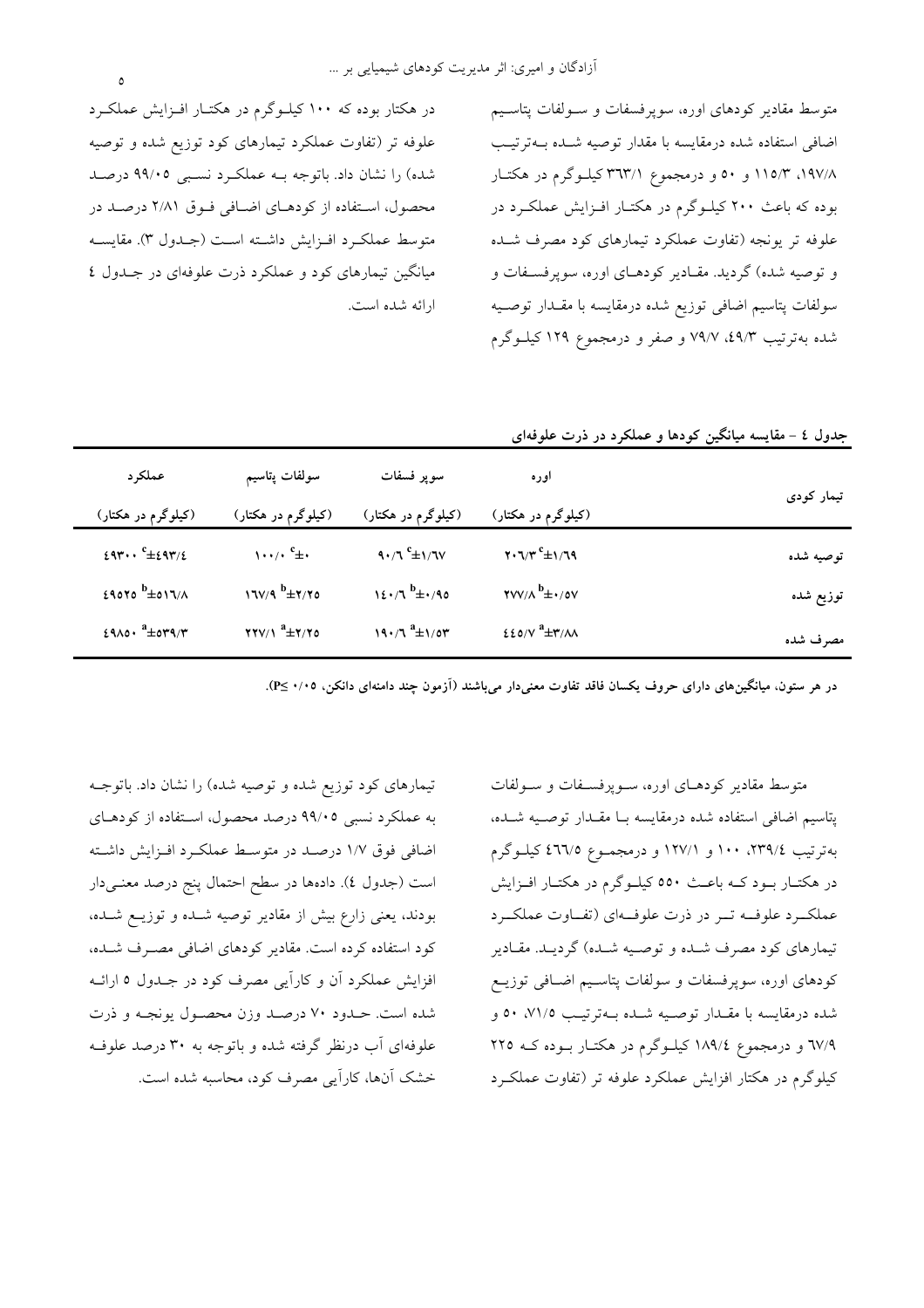|             | ັ                                             | - - -           | --                |                     |                                     |               |
|-------------|-----------------------------------------------|-----------------|-------------------|---------------------|-------------------------------------|---------------|
|             | اوره                                          | سوپرفسفات       | سولفات پتاسیم     | افزايش عملكرد       | مجموع کودهای                        | کارآیی        |
| گیاه        | (کیلوگرم در                                   | (کیلوگرم در     | (کیلوگرم در       | (کیلوگرم در         | مصرف شده                            |               |
|             | هكتار)                                        | هكتار)          | هكتار)            | هكتار)              | (کیلوگرم در هکتار)                  | مصرف کود      |
| گندم        | $YY$ $V$                                      | 11 <sub>A</sub> | 79/0              | ۱۱۰                 | $VY\Lambda/Y$                       | $\cdot/10$    |
| جو          | 121/7                                         | $\lambda$ Y/V   | O(Y)              | ۱۱٥                 | $OY\Sigma/E$                        | $\cdot$ /۲۱   |
| يونجه       | 19V/A                                         | 110/T           | $0 \cdot / \cdot$ | 7.,                 | <b>VVA/1</b>                        | $\cdot/\cdot$ |
| ذرت علوفهای | $\mathbf{Y} \mathbf{Y} \mathbf{A}/\mathbf{Z}$ | $\cdots$        | 17V/1             | $\circ \circ \cdot$ | $\lambda$ $\mathcal{N}/\mathcal{E}$ | $\cdot$ /19   |

جدول ٥ - مقدار كودهاي اضافي مصرف شده، افزايش عملكرد و كارايي مصرف كود

جدول ٦ - مقادیر کودهای اضافی توزیع شده، افزایش عملکرد و کارآیی مصرف کود

| کارآیی               | مجموع کودهای توزیع شده | افزايش عملكرد      | سولفات پتاسیم      | سوپر فسفات         | اوره               | گیاه        |
|----------------------|------------------------|--------------------|--------------------|--------------------|--------------------|-------------|
| مصرف کود             | (کیلوگرم در هکتار)     | (کیلوگرم در هکتار) | (کیلوگرم در هکتار) | (کیلوگرم در هکتار) | (کیلوگرم در هکتار) |             |
| $\cdot/\cdot \wedge$ | EOV/A                  |                    | 7V/T               | 21/V               | $\mathbf{r}$       | گندم        |
| $\cdot$ /۲۲          | ۳۸٦/٦                  | ٨٥                 | 07/2               | T0/7               | $2\lambda$         | جو          |
| $\cdot$ / $\cdot$    | 022/                   | ۱۰۰                | $\cdot/\cdot$      | V <sub>4</sub> /V  | 29/5               | يونجه       |
| $\cdot/11$           | $0\Lambda$ l $/$ ۳     | 770                | 7V/9               | $0 \cdot / \cdot$  | V1/0               | ذرت علوفهای |

اگر از عوامـل مـؤثر در رشــد گیــاه فقـط تــأثیر مجمــوع کودهای مصرف شده (به استثنای نوع کود) بر عملکرد درنظـر گرفته شود، ملاحظه میگردد وقتی که کود اضافی (درمقایسـه با مقدار کود توصیه شده) استفاده گردیـده، کـاراَیی مصـرف كود، براي محصـولات گنـدم، جـو، يونجـه و ذرت علوفـهاي بهترتيب ٠/١٥، ٢١/٠، ٠/١٧، و ٠/١٩. بـوده است (جـدول ٥). مقادیر کودهای اضـافی توزیــع شــده، افــزایش عملکـرد آن و كاراًيي مصرف كود در جدول ٦ ارائه شده است.

وقتی که کود اضافی توزیع شده (درمقایسه با مقدار توصیه شده) استفاده گردید، کاراًیی مصرف کود، برای گندم، جو، یونجه و ذرت علوفهای بهترتیب ۰/۰۸، ۰/۲۲، ۰/۰۵ و ۰/۱۱ بود (جدول ٦). صرفنظر از نوع کود و نوع گیاه، میانگین مجموع کودهای مصرف شده، توزیع شده و توصیه شده بهترتیب ۷۲٦، ۶۹۳/۷، و ۳٤٣/۱ کیلوگرم در هکتار می باشد. مقدار متوسط کودهای اضافی استفاده شده و اضافی توزیع شده بهترتیب ۳۸۲/۹ و ۱۵۰/۲ کیلوگرم در هکتار بوده

که مقادیر قابل توجهی است. میانگین افزایش عملکرد برآورد شده از متوسط کودهای اضافی استفاده شده ۳/۲۵ درصد در مقايسه با عملكرد نسبى ٩٨/١٧ درصد حاصله از متوسط کودهای توصیه شده بود. همچنین مقادیر کارآیی مصرف کود کم بوده و تأثیر معنیداری در افزایش عملکرد نداشته است، ولي هزينه اضافي توليد محصول و اثرات نامطلوب حاصله از مصرف اضافی آنها در اثر سوء مدیریت کودها (توزیع نامناسب و مصرف زياد) قابل توجه مي باشد.

در خاکهای مورد مطالعه، متوسط مقدار فسفر قابل جذب ۱٤/۹ میلیگرم در کیلوگرم بوده که بیش از حد بحرانی است. حد بحرانی غلظت فسفر ۱۲-۱۰ میلی گرم در کیلوگرم بر مبنای تجزیه خاک، گزارش شده است (۷، ۹ و ۱۰). در بسیاری از مزارع، فسفر قابل جذب خاک بیش از نیاز واقعی گیاه بوده و باتوجه به بازده ۲۰ درصدی و پایین آنها، مصرف زياد اين نوع كودها، توصيه نمي شود (٦). لذا براساس نتايج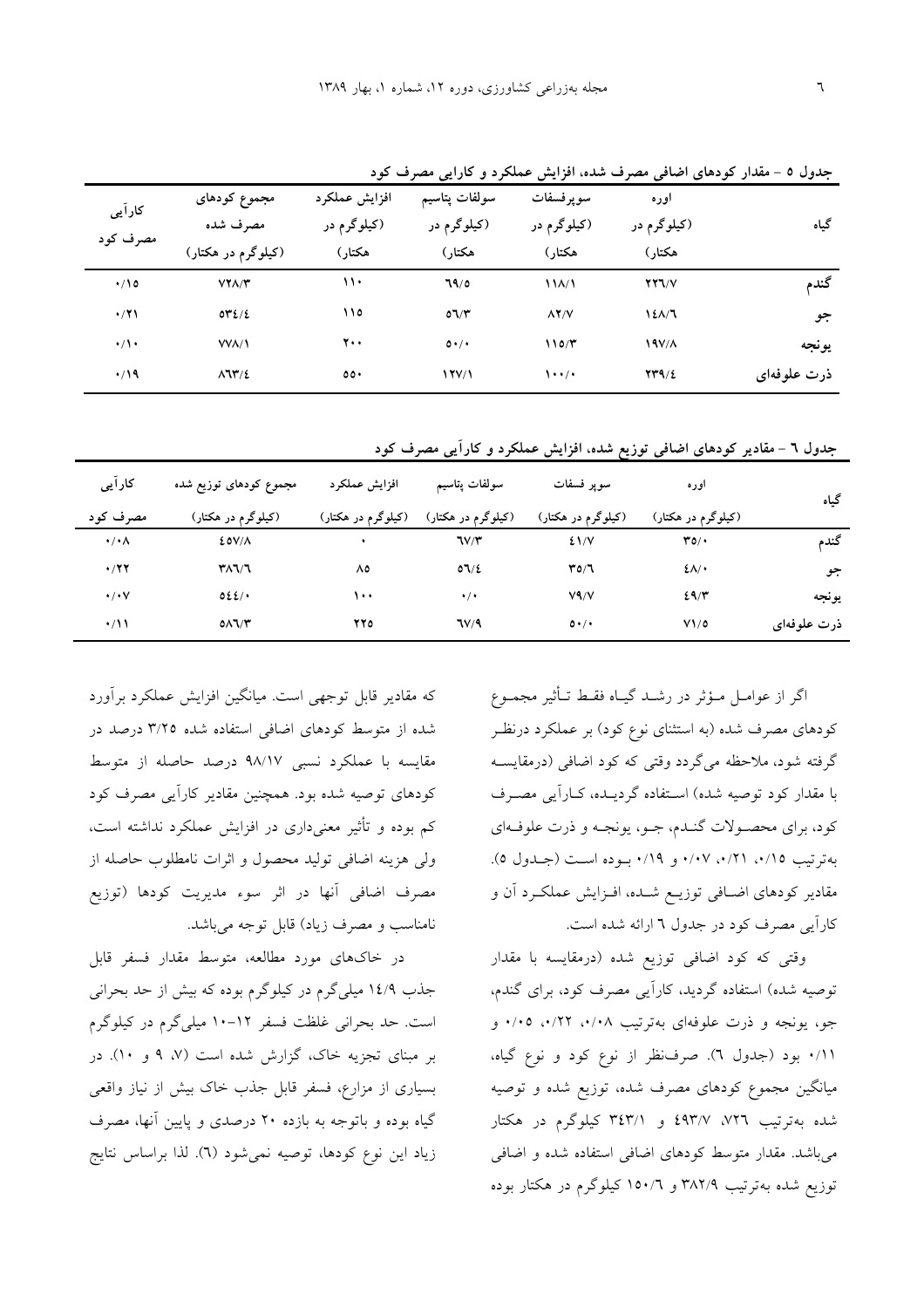تجزیه خاک و آزمایشهای واسنجی، در حد نیاز گیاه، باید متوسط پتاسیم قابل جذب در خاکهای مورد مطالعه، ٣١٤ ميلي گرم در كيلوگرم بوده كه بيش از حد بحراني است. حد بحرانی غلظت پتاسیم ۲۸۰–۲۵۰ میلی گرم در کیلوگرم بر مبنای تجزیه خاک گزارش شده است (۸ ۱۳ و ۱۲). لذا مصرف زیاد کودهای پتاسیمی در شرایط فعلی این خاکها توصیه نمیشود (۱). بنابراین در مدیریت مصرف کودها، باید اصول علمی و صرفه اقتصادی لحاظ شود تا افزایش عملکرد مناسب و محصول با کیفیت خوب تولید شود همچنین حاصل خیزی خاک و تعادل شیمیایی بین عناصر غذایی حفظ گردد. نتایج این تحقیق با نتایج دیگر پژوهشگران درخصوص کاربرد مصرف کودهای اضافی استفاده شده و تأثیر ضعیف آن بر افزایش عملکرد همخوانی دارد (۲، ٤، ۷، ۱۰ و ۱۵).

.<br>نتایج کلی این بررسی نشـان داد کــه از نظـر مــدیریت کــود و خاک، باید مصرف بهینه کودها مورد توجه قـرار گیـرد. چــون مصرف اضافی کودها، باتوجه به ضریب شوری متفاوت آنها، باعث افزایش پتانسیل اسمزی، شـوری خـاک، تنـزل خـواص کیفی و کاهش توان تولیدی آن در درازمدت می گردد (۹). از مقدار کودهای شیمیایی که هر سال بـه خـاک داده مـی شـود، حدود ٣٥ درصد ازت، ٧٥-٥٠ درصد فسفر و ٣٥-٢٥ درصد پتاسیم آنها، برای استفاده گیاهان بعدی، در خاک می مانـد (۹، ١٥ و ١٦). زماني كه كود اضافي نيز استفاده شود، مقدار عمـده این کودها در خاک باقی مانده و از محیط ریشه گیاه، به طـرق مختلف خارج می گردد، لذا مصرف کود اضافی باعث کـاهش کیفیت خاک و آب و احتمالاً آلودگی زیست محیطے خواہـد شىد.<br>.

همچنین هزینههای تولید محصـول در اثـر اسـتفاده اضـافی از

### منابع مورد استفاده

١. آزادگان ب (١٣٨٥) گزارش نهايي مقايسـه مقـادير مصـرف، توزیع و توصیه کودهای شیمیایی بـر روی گیاهـان زراعـی در منطقه پاکدشت معاونت پژوهشی، پردیس ابوریحان، دانشگاه تھ ان. ٢٥ صفحه.

كود فسفاته استفاده شود (١٤).

كودها افزايش مى يابد و افزايش عملكرد حاصله از مصرف کود اضافی، درمقایسه با عملکرد براساس مقدار کـود توصـیه شده، به صرفه اقتصادی نمیباشد. باتوجه به ایــن کــه ۱۲ و ۲۸ درصد كشاورزان بهترتيب كودهـا را براسـاس مقـدار توصـيه شده و توزیع شده و ۲۰ درصد آنهـا بـیش از مقـادیر توصـیه شده، استفاده کردهاند، اعمال مـديريت صـحيح و نظـارت بـر توزیع و مصرف کودهای شیمیایی، در مقدار مصـرف بهینـه آنها خیلی تأثیر دارد. از طریق برنامههـای مناسـب آموزشــی، می توان کشاورزان را به کاهش مصرف اضافی کودها و کاربرد مقدار متناسب با نیاز خاک و گیاه براساس نتایج تجزیه خـاک و أزمايش هاى واسنجى (مطابق توصيههـاى كــودى) تشــويق کرد تا در مصرف کودها و هزینههای تولید صرفهجویی شـود. با استعمال کودهـاي صـرفهجـويي شـده در خـاکهـاي بـا حاصل خیزی پایین، از طریق کاهش مصـرف اضـافی کودهـا، کمک مؤثری بــه تولیــد ســایر محصــولات، افــزایش متوسـط عملکرد و درآمد خواهد شد.

#### يبشنهادات

تحقیقات مشابهی در سطح کشور به منظور بررسی روند مقادیر کودهای مصرف شده، توزیع شـده و توصـیه شـده بـه تفکیک استانی انجام شـود تـا براسـاس أمـار و اطلاعـات، سیاستگذاری و برنامهریزی مناسبی بـرای اسـتفاده بهینــه از كودهاي شيميايي بهعمل أيد.

### تشکر و قدردانی

از معاونت پژوهشی پردیس ابوریحـان، دانشـگاه تهـران قدردانی می گردد.

٢. بایبوردی م.، ملکوتی م. ج. امیر مکری م. و نفیسـی م (١٣٧٩) تولید و مصرف بهینه کودهـای شـیمیایی در راسـتای اهـداف کشاورزی پایدار. نشر آموزش کشاورزی. ۲۸۲ صفحه. ۳. ترابیان ع. و مهجـوری م (۱۳۸۱) بررسـی آبیـاری بـا فاضـلاب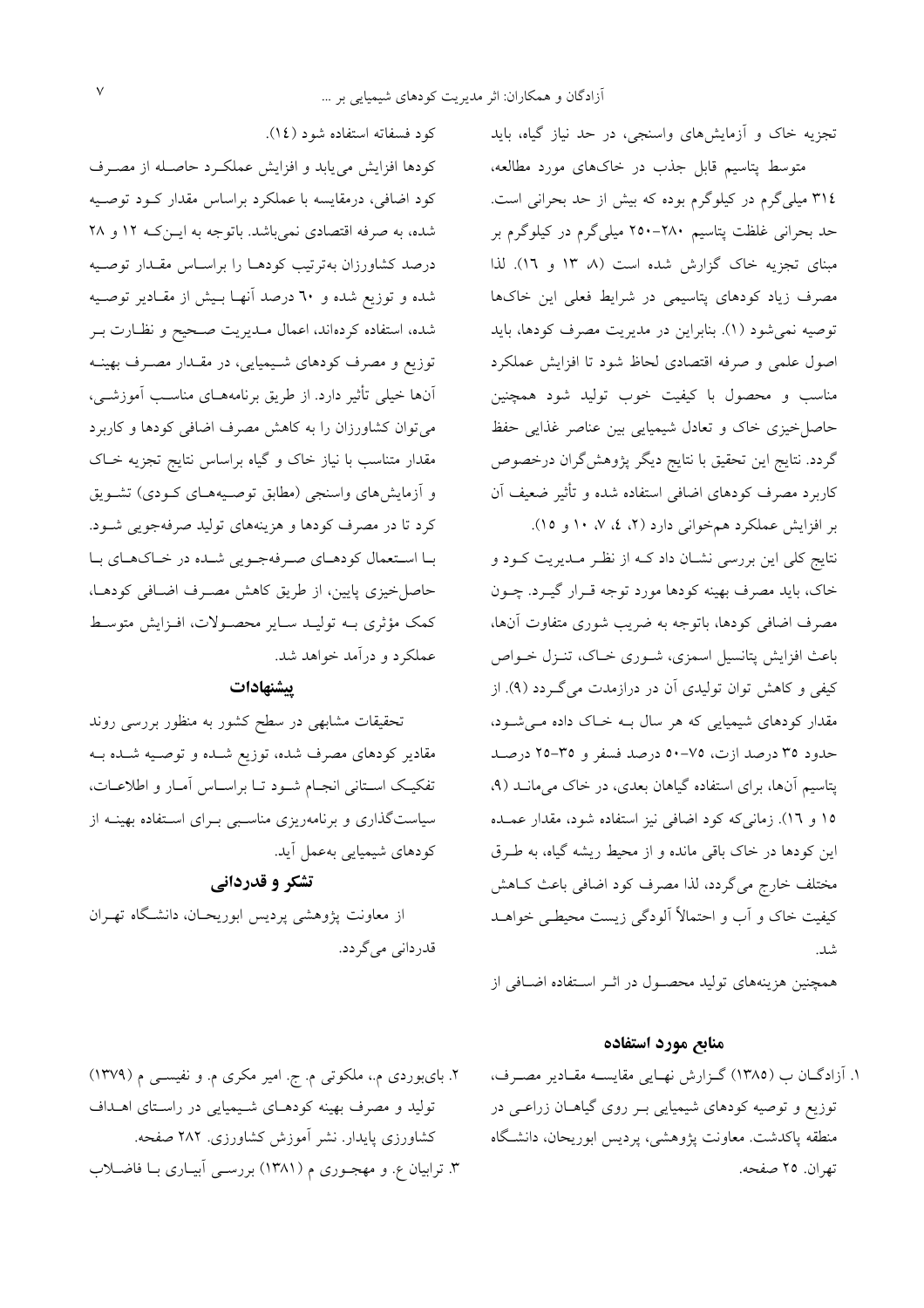- ۷. کریمیان ن. ع (۱۳۷۷) پیامدهای زیادهروی در مصرف کودهــای شیمیایی فسفری. خاک و آب. ۱۲(٤): ۲٦-۱٤.
- کشاورزی ایران. مؤسسه تحقیقات خاک و اَب. انتشارات سنا.  $2.662$
- ۹. ملکوتی م. ج. و همایی م (۱۳۸۳) حاصل-خیزی منـاطق خشـک (مشکلات و راهحلها). چاپ دوم. انتشارات دانشـگاه تربیــت مدرس. ٦٠٠ صفحه.
- غذایی محصولات استراژیک و توصیه صحیح کود در کشــور. چاپ دوم، نشر اموزش کشاورزی. کرج. ۹۲ صفحه.
- 11. Blevins RL, Herbek JH and Frye WW (1990) Legume cover crops as a nitrogen source for no-till corn and grain sorghum. Agron. J. 82: 769-772.
- 12. Hagin J and Tucker B (1982) Fertilization of dry land and irrigated soils. J. Agr. Sci. 12: 186 (Abst.).
- 13. Krauss A and Saurat A (1987) Potassium Sulfate: K Fertilizers for arid and semi-arid regions, International Potash Institute. France.

\_/4:8 4;(- ,2cA @A - .@U:A 52# \_)8  .189-196 :(2)16 .\_Q MN .V(!

- ٤. شاهرِخنيا ع (١٣٧٧) بررسي چگونگي افزايش و تخليه فســفر و ٨. ملكــوتي م. ج.، شــهابي ع. ا. و بازرگــان ک (١٣٨٤) پتاســيم در ضـرورت صــرفهجــويى در مصــرف كودهــاي فســفاته در خاکهای زراعی استان فارس. خاک و آب. ۱۱۲(۱): ۲۰-۹.
	- ۵. خادمی ز (۱۳۷۷) بررسی تاثیر زمان مصرف و تقسیط کود ازت بـر عملکـرد و درصــد پــروتئين گنــدم. خــاک و اب. ۱۲(٥):  $9 - 1A$
- ٦. خانی ر.، ملکوتی م. ج. و شریعت م (١٣٧٩) بررسـی تغییــرات ١٠. ملکوتی م. ج. و غیبی م (١٣٧٨) تعیــین حــد بحرانــی عناصــر کادمیم در خاکهای شالیزاری و برنج در شمال کشــور. خــاک **.** آب. ۶۱(۹): ۲۲–۱۹.
	- 14. Game DW, Tindall TA, Hurst CJ and Hussein AN (1995) Alfalfa cultivar responses to phosphorus and potassium deficiency. J. Plant Nutr. 18(11): 2431-2445.
	- 15. Raun WR and Johnson GV (1999) Improving nitrogen use efficiency for cereal production. Agron. J. (91): 357-363.
	- 16. Tisdale SL, Nelson WI, Beaton JD and Havin JL (1993) Soil Fertility and Fertilizer. 5<sup>th</sup> Ed. MacMillan, Press., New York 634 p.